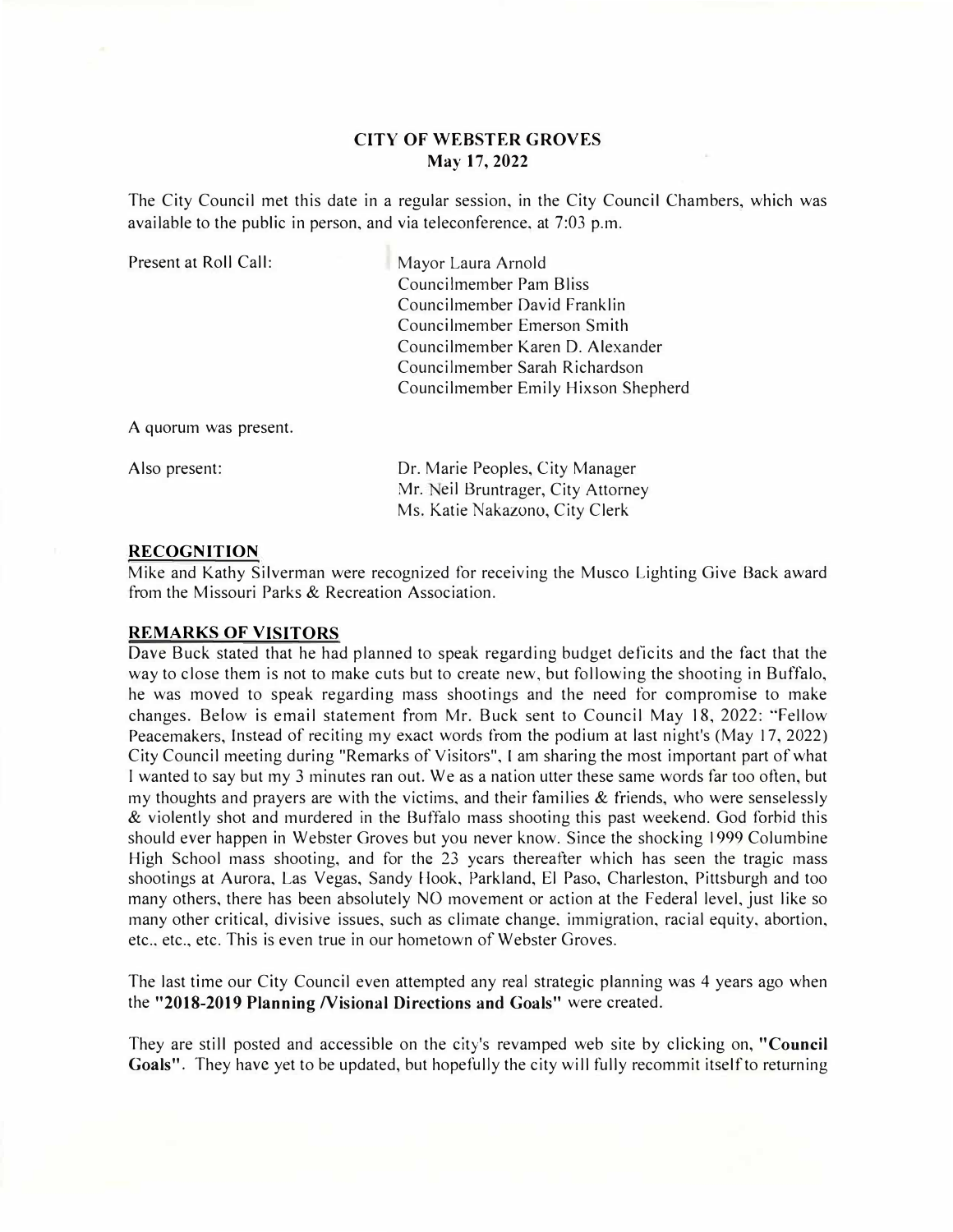to the table to do some serious and way overdue strategic planning that Marie and Eric are prepared to successfully lead and complete. Back then, Council agreed to 6 Visional Directions and 7 Goals, one of them being, **"Promote safe gun use and ownership by enacting legislatively acceptable municipal ordinances."** Unfortunately, to the best of my knowledge, nothing was ever done to achieve this goal and, if it was, it was very minor and temporary. In any battle between two opposing forces, there are only 5 possible outcomes:

- Win Lose
- Lose Win
- Lose Lose
- A Tie or Draw
- Win Win

In my humble, imperfect but knowledgeable opinion, our world, nation, state, St. Louis City  $\&$ Region, and Webster Groves does not do Win-Win very well, if at all. Instead, our disagreements and differences are always Win-Lose, or We vs They, where someone wins and someone loses. Never do we meet in the middle and reach a peaceful, mutually-beneficial  $\&$  agreeable solution or compromise. This is why I created the attached "US Peacemakers Pact" back in 2019, but I have continued to push and circulate it every year since to multiple parties I hope will listen, including Sandy Hook Promise, Moms Demand Action, Everytown USA, Whitney Strong, March for Life, etc. A Win-Lose approach to this issue has not and is not working. To me, real, positive peacemaking through constructive compromise is the only way. Other "right answers" have been tried and failed. Compromise, to me, is now the ONLY right answer. You may not agree with my position, but I hope it and its rationale at least makes sense. Any and all feedback - the good, bad and the ugly - is welcomed, valued and appreciated."

Nick Nunn-Faron spoke on behalf of the Masonic Lodge to request consideration for \$200,000 in American Rescue Plan funding for repairs to their facility.

# **NEW BUSINESS - MAYOR, COUNCILMEMBERS, CITY ATTORNEY, CITY MANAGER**

No New Business.

### **UNIFINISHED BUSINESS**

### **BILL #9183 - TffiRD READING**

On motion of Councilmember Hixson Shepherd, seconded by Councilmember Franklin, **BILL #9183 ENTITLED: AN ORDINANCE LEVYING A LOCAL USE TAX AT THE SAME**  RATE AS THE LOCAL SALES TAX OF THE CITY OF WEBSTER GROVES, **MISSOURI,** having been introduced and read twice on May 3, 2022, was taken up, it's title read a third time, and placed upon its passage to become Ordinance #9183.

Mayor Arnold called for the vote on Bill #9183.

MEMBERS VOTING:

A YES: BLISS, FRANKLIN, SMITH, ALEXANDER, RICHARDSON, HIXSON SHEPHERD, ARNOLD

NOES: NONE

Mayor Arnold stated that Bill #9183 was approved.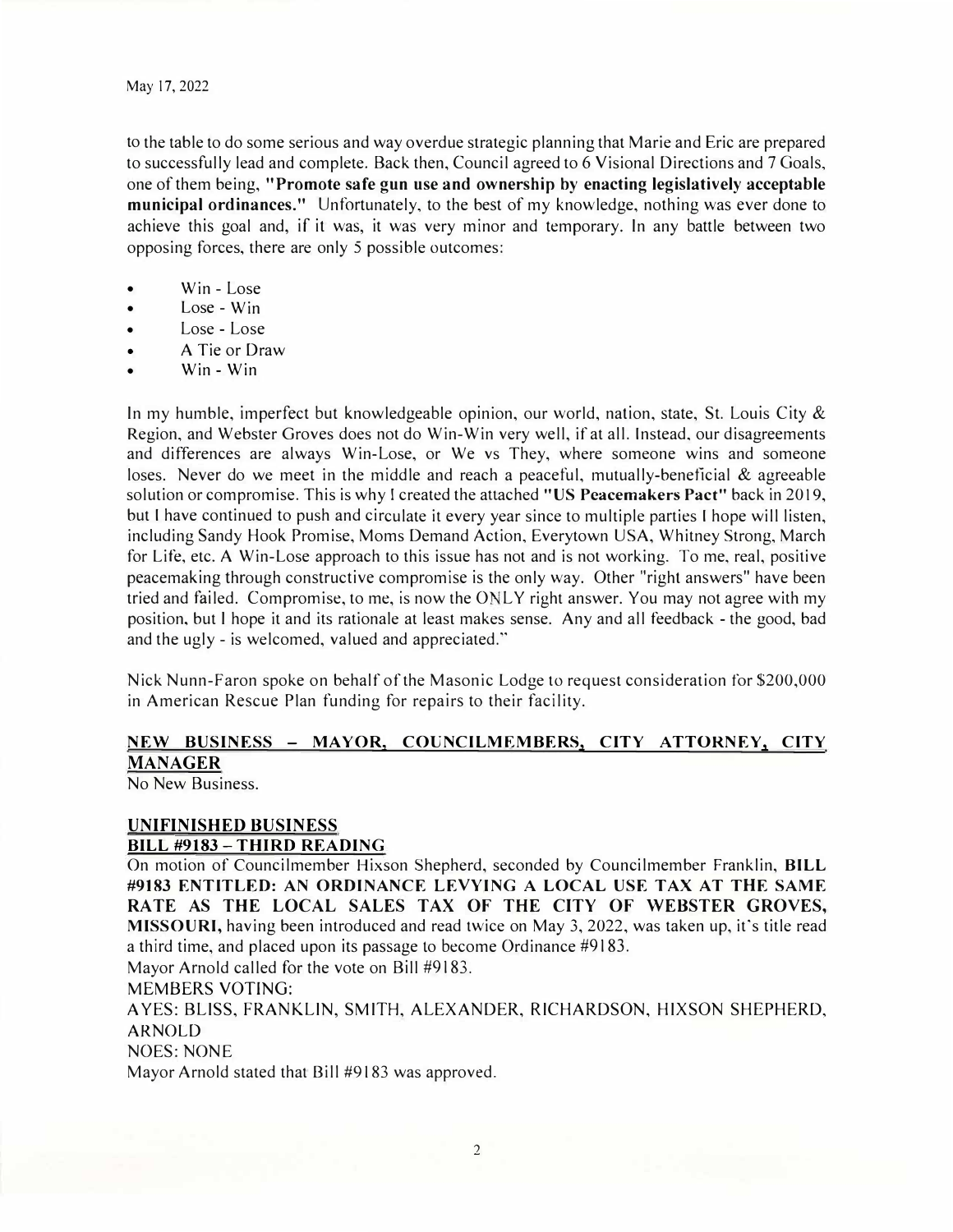May 17, 2022

#### **BILL #9184 - THIRD READING**

On motion of Councilmember Alexander, seconded by Councilmember Bliss, **BILL #9184 ENTITLED: AN ORDINANCE AMENDING CHAPTER 60, THE TRAFFIC CODE, SCHEDULE H, OF THE CODE OF WEBSTER GROVES, "PARKING PROHIBITED," TO PROVIDE FOR A SECOND HANDICAPPED PARKING SPACE IN FRONT OF 612 EAST LOCKWOOD IMMEDIATELY EAST OF THE EXISTING HANDICAPPED PARKING SPACE,** having been introduced and read twice on May 3, 2022, was taken up, it's title read a third time, and placed upon its passage to become Ordinance #9184.

Prior to the Third Reading of Bill #9184, a motion was made by Councilmember Bliss, seconded by Councilmember Franklin, to amend Bill #9184 to accept all red line revisions changing the word "handicapped" to "accessible".

Mayor Arnold called for the vote on the amendment. MEMBERS VOTING: AYES: FRANKLIN, SMITH, ALEXANDER, RICHARDSON, HIXSON SHEPHERD, ARNOLD, BLISS NOES: NONE Mayor Arnold stated that the amendment was approved.

Mayor Arnold called for the vote on Bill #9184. MEMBERS VOTING: AYES: SMITH, ALEXANDER, RICHARDSON, HIXSON SHEPHERD, ARNOLD, BLISS, FRANKLIN NOES: NONE Mayor Arnold stated that Bill #9184 was approved.

#### **NEW BUSINESS**

### **SET PUBLIC HEARING DATE - FISCAL YEAR 2023 PROPOSED BUDGET**

Mayor Arnold stated that the FY-2023 Budget Public Hearing will occur at 7:30 p.m. on June 7, 2022 in the Council Chambers, as well as by teleconference.

### **PRESENTATION AND DISCUSSION ON THE PROPOSED FY-2023 BUDGET BUDGET DISCUSSION HIGHLIGHTS**

Jamie Hasemeier, Chair of the Sustainability Commission, gave a presentation on the Sustainability Plan, and requested funding for items including expanded bike and pedestrian infrastructure, electric vehicles, building improvements, and the addition of a position for a Sustainability Director. She stated that if the funding is not possible for this position, they have creative ways to work on getting elements of the sustainability plan through including collaboration with other commissions, investigating grant funding, or to identify a current staff member to work closely with the commission

Councilmember Hixson Shepherd thanked them for their efforts on the plan and for being mindful of the budget.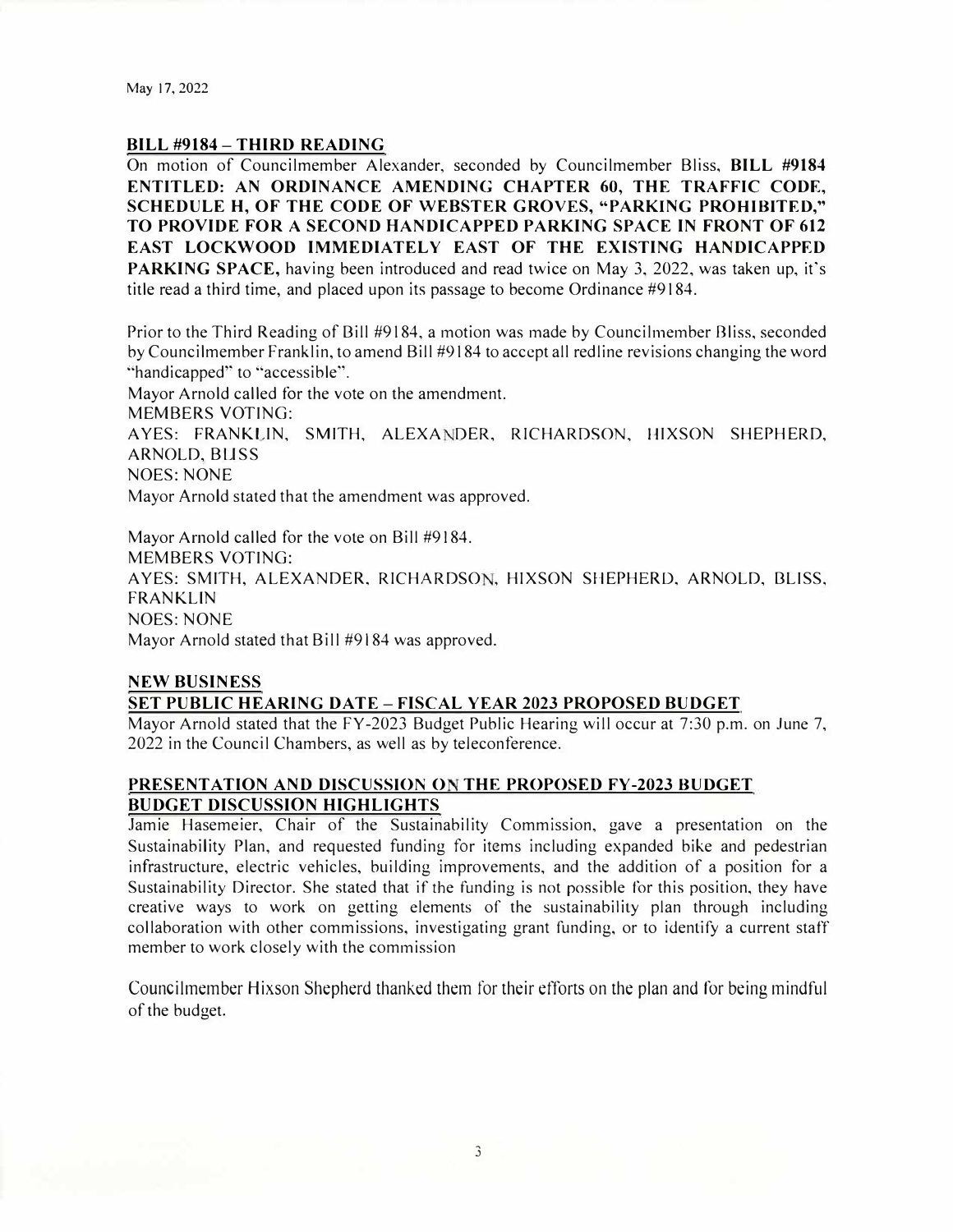Erbab Majeed, member of the Business Development Commission, requested funding for a Business Liaison for the City. Funding options include the ARP funding and/or a nominal increase in business license fees.

Mayor Arnold stated that she'd like to catalog what they are requesting that is being done by current staff members to see what the workflow looks like and then identify the need beyond that.

Councilmember Franklin stated that he thinks the school district also needs to be part of this equation, as any assistance to businesses raises tax revenue that assists the district.

Dr. Peoples and Mr. Peterson presented information on the proposed [FY 2023 budget](https://www.webstergrovesmo.gov/100/Budget) **!Proposed Budget and Related Information].** Council and staff discussed amendments to the budget by department. **Adopted Budget Amendments** to the proposed budget that were approved are available online [at https://www.webstergrovesmo.gov/l 00/Budget](https://www.webstergrovesmo.gov/100/Budget) .

Council and staff discussed allocation of the ARP funds, including funding for a new firetruck. Mayor Arnold stated that now that we have allocated a large portion of the ARP funds for a firetruck, we'd like to empower Dr. Peoples to have the conversation with our firefighters to figure out what they can do to help us with our budget situation.

Dr. Peoples stated that she hopes the shop will take into consideration all of the City departments.

Other allocations discussed included Sustainability initiatives, biking and pedestrian improvements, energy initiatives, electric vehicle charging stations, solar roofing, windows, and technology improvements.

Council and staff discussed structural deficit reduction tactics and target growth rate. Dr. Peoples cautioned against soft targets for spending.

Dr. Peoples and Council clarified that these reductions will result in staff reduction. Dr. Peoples stated that the city has kept people whole throughout COYID and a lot of municipalities were not able to do that.

Mayor Arnold summarized that the Council is targeting a balanced budget by 2026. Our initial projected growth rate is -1% with a \$1 million in reductions.

Director of Parks and Recreation Scott Davis stated that he just wanted to put on the record that they have moved several things from the General Fund to the Park Fund already, and while he is not disagreeing that the new firetruck is needed, this is not a sustainable plan for the future. Mayor Arnold thanked him for reminding them that this cannot be a precedent.

Council discussed the Sustainability request. Funding is already allocated for sustainability improvements this year. Mayor Arnold stated that she does want to be sure we pursue grant funding for a coordinator in the future. I think it is fair to ask staff if there might be someone who can allocate time to this.

4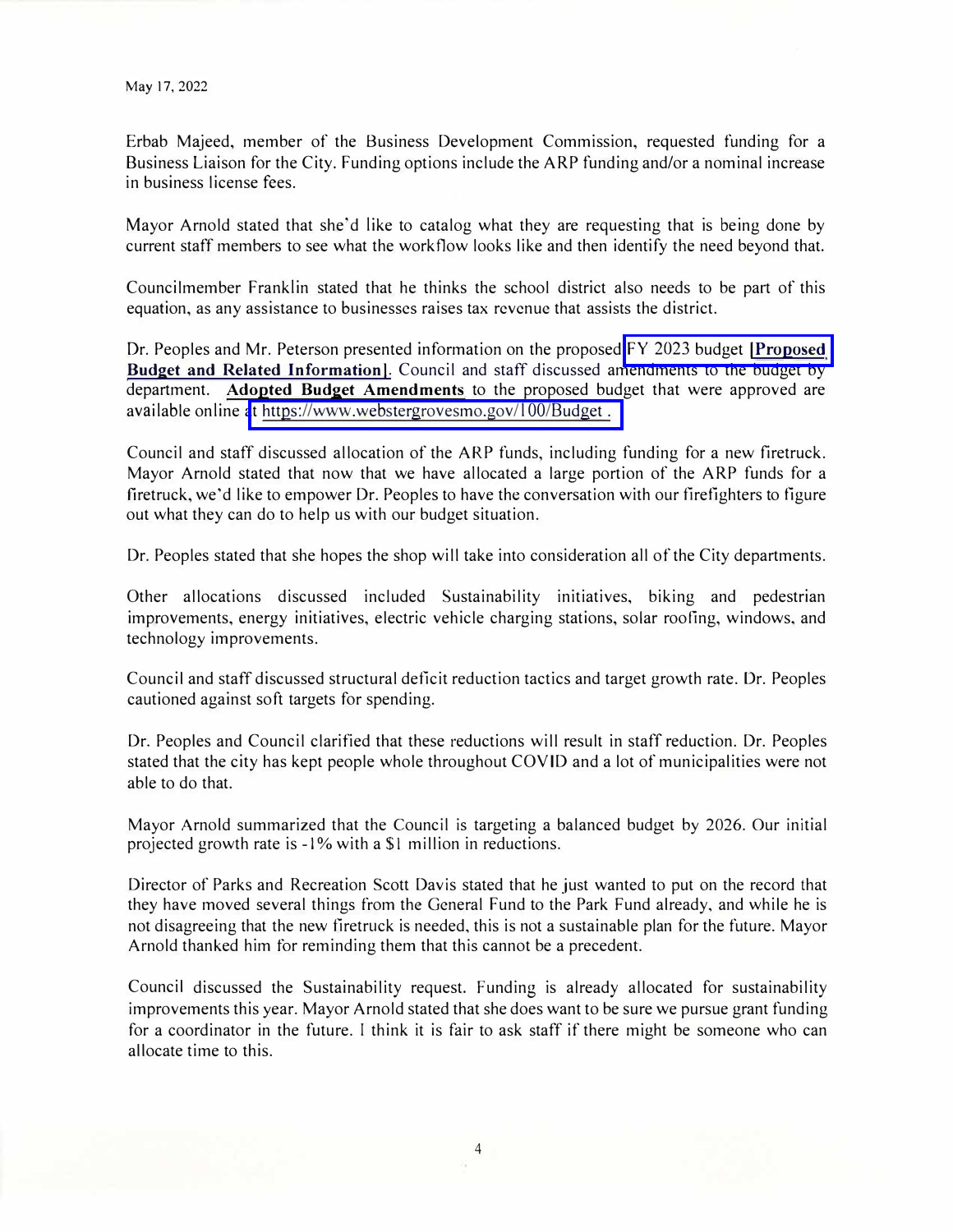Council discussed the BOC request. Mr. Peterson stated that in the future we would see the need for someone to assist with economic development. Mayor Arnold requested that later this summer we have the staff mapping done for this position to see what is being done.

## **BILL #9185 - FIRST AND SECOND READING**

Councilmember Franklin introduced, **BILL #9185 ENTITLED: AN ORDINANCE AMENDING CHAPTER 10, "PUBIC WAYS AND PLACES", ARTICLE** II **"EXCAVATIONS", SECTION 10.110 "PERMIT REQUIRED" TO INCREASE EXCAVATION PERMIT FEES WITillN THE CITY OF WEBSTER GROVES,** and at the Councilmember's request, the Bill was read twice, first and second times by title only, and placed on the agenda for future consideration of the Council.

### **CONSENT AGENDA**

A motion was made by Councilmember Bliss, seconded by Councilmember Smith, to approve the Consent Agenda. Mayor Arnold called for the vote on the Consent Agenda. MEMBERS VOTING: AYES: ARNOLD, BLISS, FRANKLIN, SMITH, ALEXANDER, RICHARDSON, HIXSON SHEPHERD NOES:NONE Mayor Arnold stated that the Consent Agenda was approved.

The following Consent Agenda was approved:

- **Approval of Minutes** May 3, 2022
- **• Liquor License -** Application for Hwy 61 Roadhouse, 34 S. Old Orchard Avenue, to Sell Liquor by the Drink for Consumption on the Premises Where Sold, and on Sundays (New Owner)

# **APPOINTMENTS TO BOARDS AND COMMISSIONS**

- Julie Campbell was appointed to the Crossroads Special Business District.
- •Anne Halvachs was reappointed to the Historic Preservation Commission.
- Sherry Taylor and Leanne Waugh were reappointed to the Library Board.
- •Sloane Carfield was appointed as Youth Liaison to Police Community Engagement Board.
- •Paul Detrick was appointed to the Police Community Engagement Board.
- •Karla Armbruster was appointed to a full term on the Sustainability Commission.

# **EXECUTIVE (CLOSED) SESSION**

No Executive (Closed) Session.

### **ADJOURNMENT**

There being no further business to come before the City Council, the meeting was adjourned at 10:51 p.m. on motion of the Mayor, duly seconded.